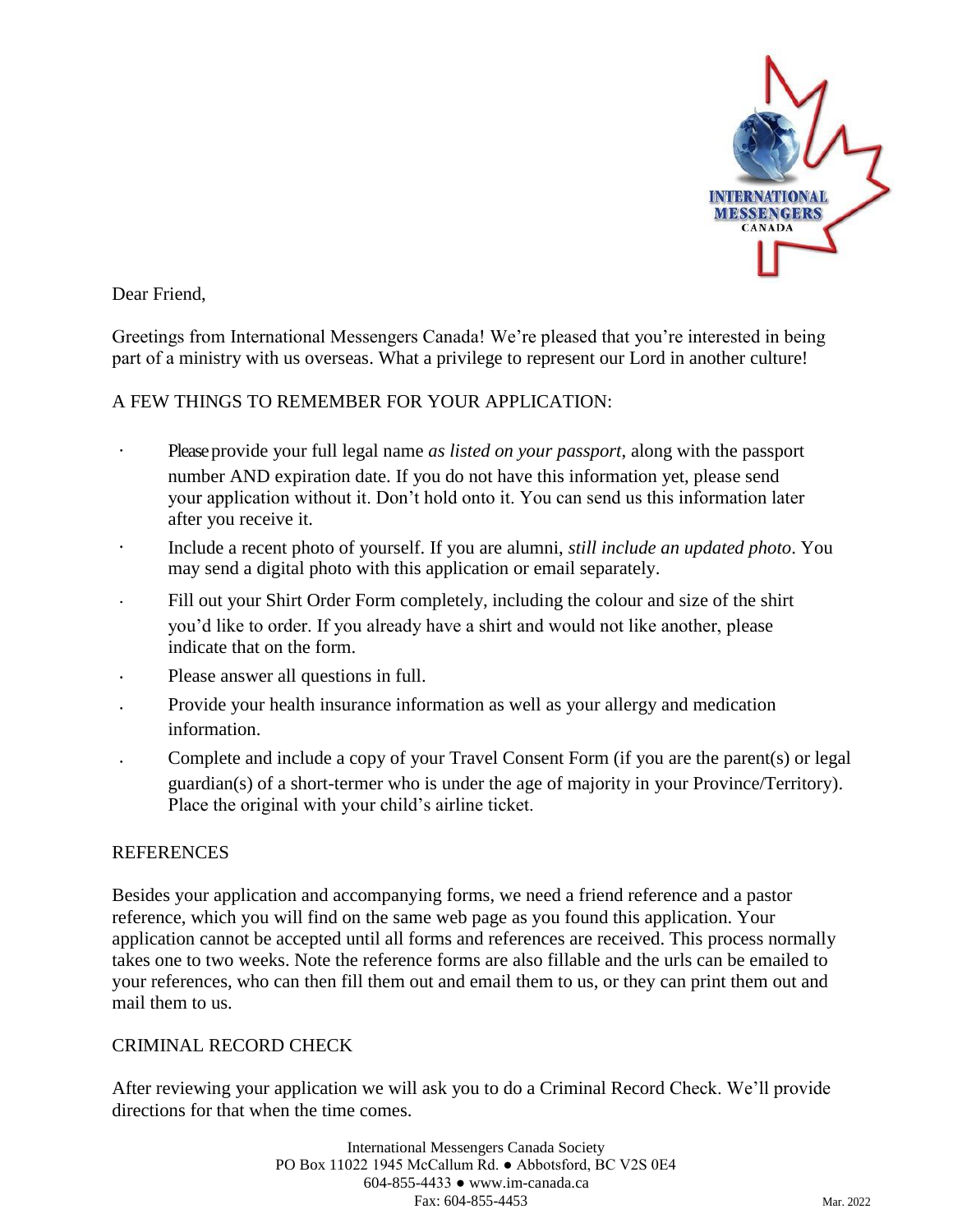| M BSS BN 092S<br><b>CANADA</b>                              | <b>ADULT</b><br><b>APPLICATION</b>                                                                                                                                                                                            | Attach<br><b>PHOTO</b><br>Here<br>Paper clip photo<br><b>OR</b><br>Email a photo to<br>office@im-canada.ca<br>and check this box<br>Please do not staple photo |
|-------------------------------------------------------------|-------------------------------------------------------------------------------------------------------------------------------------------------------------------------------------------------------------------------------|----------------------------------------------------------------------------------------------------------------------------------------------------------------|
|                                                             | MINISTRY CONSTRUCTION CONTROL CONTROL CONTROL CONTROL CONTROL CONTROL CONTROL CONTROL CONTROL CONTROL CONTROL CONTROL CONTROL CONTROL CONTROL CONTROL CONTROL CONTROL CONTROL CONTROL CONTROL CONTROL CONTROL CONTROL CONTROL |                                                                                                                                                                |
|                                                             |                                                                                                                                                                                                                               |                                                                                                                                                                |
|                                                             |                                                                                                                                                                                                                               |                                                                                                                                                                |
|                                                             |                                                                                                                                                                                                                               |                                                                                                                                                                |
|                                                             |                                                                                                                                                                                                                               |                                                                                                                                                                |
|                                                             | DATE OF BIRTH $\qquad \qquad \qquad$ AGE $\qquad \qquad$ MALE $\Box$ FEMALE                                                                                                                                                   |                                                                                                                                                                |
|                                                             | CITIZENSHIP EMAIL EMAIL                                                                                                                                                                                                       |                                                                                                                                                                |
| <b>PRESENT ADDRESS:</b> Dates at this address if temporary: |                                                                                                                                                                                                                               |                                                                                                                                                                |
|                                                             |                                                                                                                                                                                                                               |                                                                                                                                                                |
| <b>PERMANENT ADDRESS (if different from above)</b>          |                                                                                                                                                                                                                               |                                                                                                                                                                |
|                                                             |                                                                                                                                                                                                                               |                                                                                                                                                                |
|                                                             |                                                                                                                                                                                                                               |                                                                                                                                                                |
|                                                             |                                                                                                                                                                                                                               | Do you have children who will be accompanying you on this trip? If so, please list their name, age, and gender.                                                |
|                                                             | HOW DID YOU LEARN ABOUT IM? (If a certain person, please give name)                                                                                                                                                           |                                                                                                                                                                |
| <b>CHURCH &amp; MINISTRY INVOLVEMENT:</b>                   |                                                                                                                                                                                                                               |                                                                                                                                                                |
|                                                             |                                                                                                                                                                                                                               | What church are you attending?<br><u>Denomination</u>                                                                                                          |
|                                                             | How have you been involved in ministry? Please list details below.                                                                                                                                                            |                                                                                                                                                                |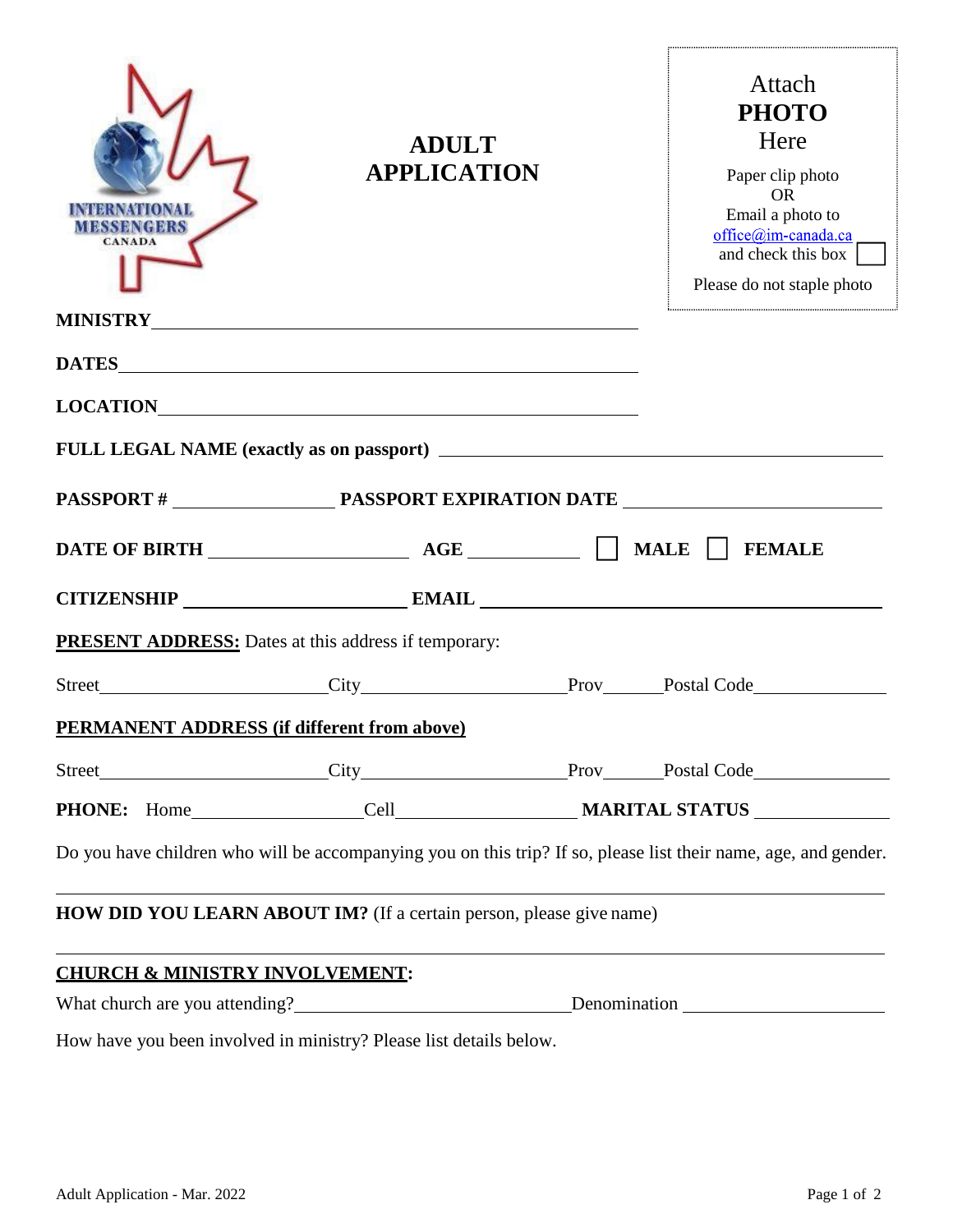#### **WORK HISTORY:** (Begin with the most current: full- or part-time.)

| Position | Responsibilities | Company | Dates |
|----------|------------------|---------|-------|
|          |                  |         |       |
|          |                  |         |       |
|          |                  |         |       |
|          |                  |         |       |

#### **CROSS-CULTURAL EXPERIENCE:**

| Place or People Group | Dates | Purpose |
|-----------------------|-------|---------|
|                       |       |         |
|                       |       |         |
|                       |       |         |
|                       |       |         |

#### **HEALTH:**

List any chronic ailments, physical disabilities or limitations that could be an issue during this ministry trip:

Describe any treatment you have had for emotional problems:

#### **PERSONAL EXPERIENCES:**

1. Briefly describe how and when you came to know Jesus Christ as your personal Savior and Lord and your subsequent spiritual growth. Cite factors that have aided in this process.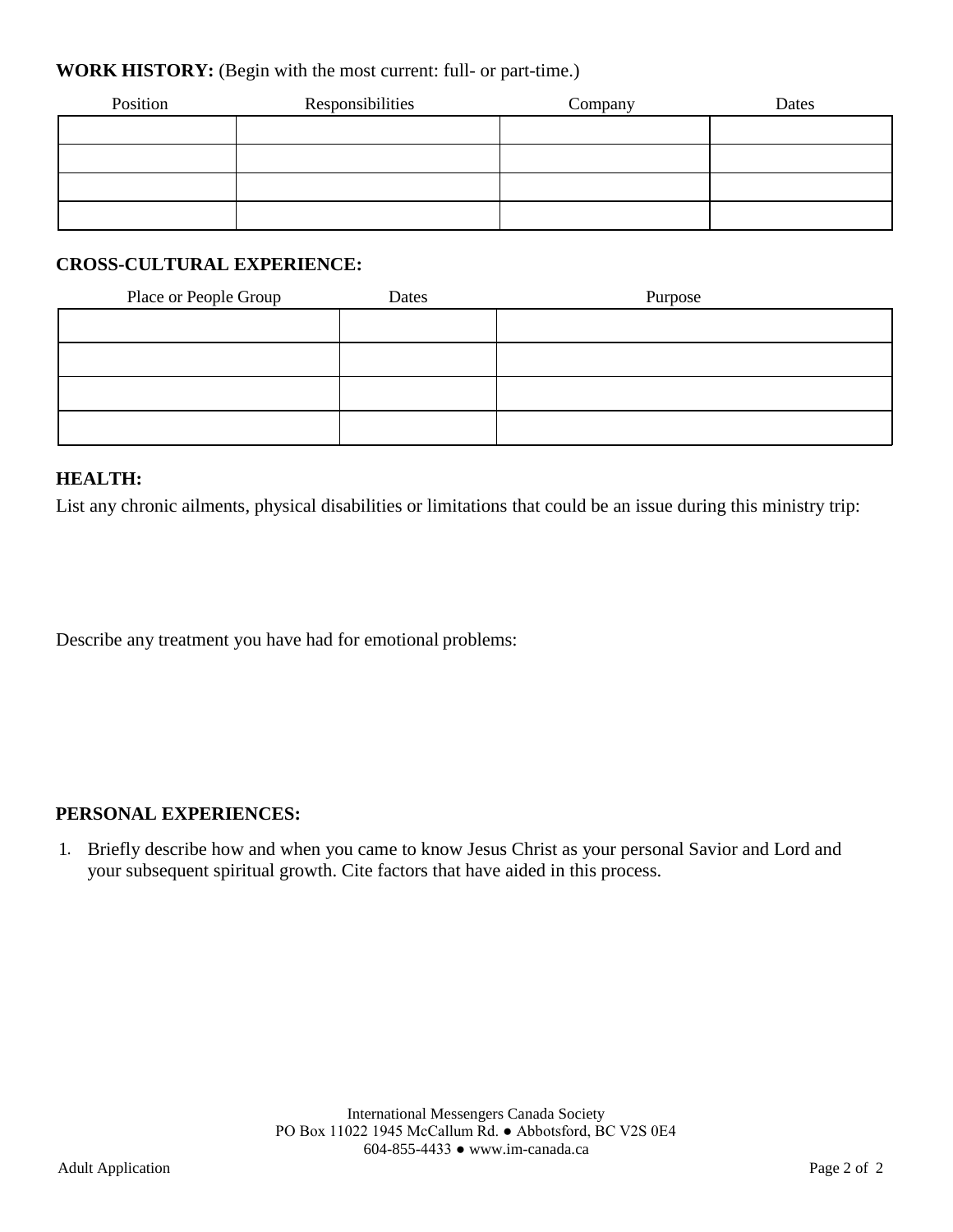Comment briefly on your early life, interesting facts about your family background and your current relationship with your family. Include their reactions to your desire to participate in short-term missions. 2.

Briefly describe what a person must do to spend eternity in heaven. 3.

How are you currently involved with loving lost people and praying for them? 4.

How have you grown spiritually in the last year? 5.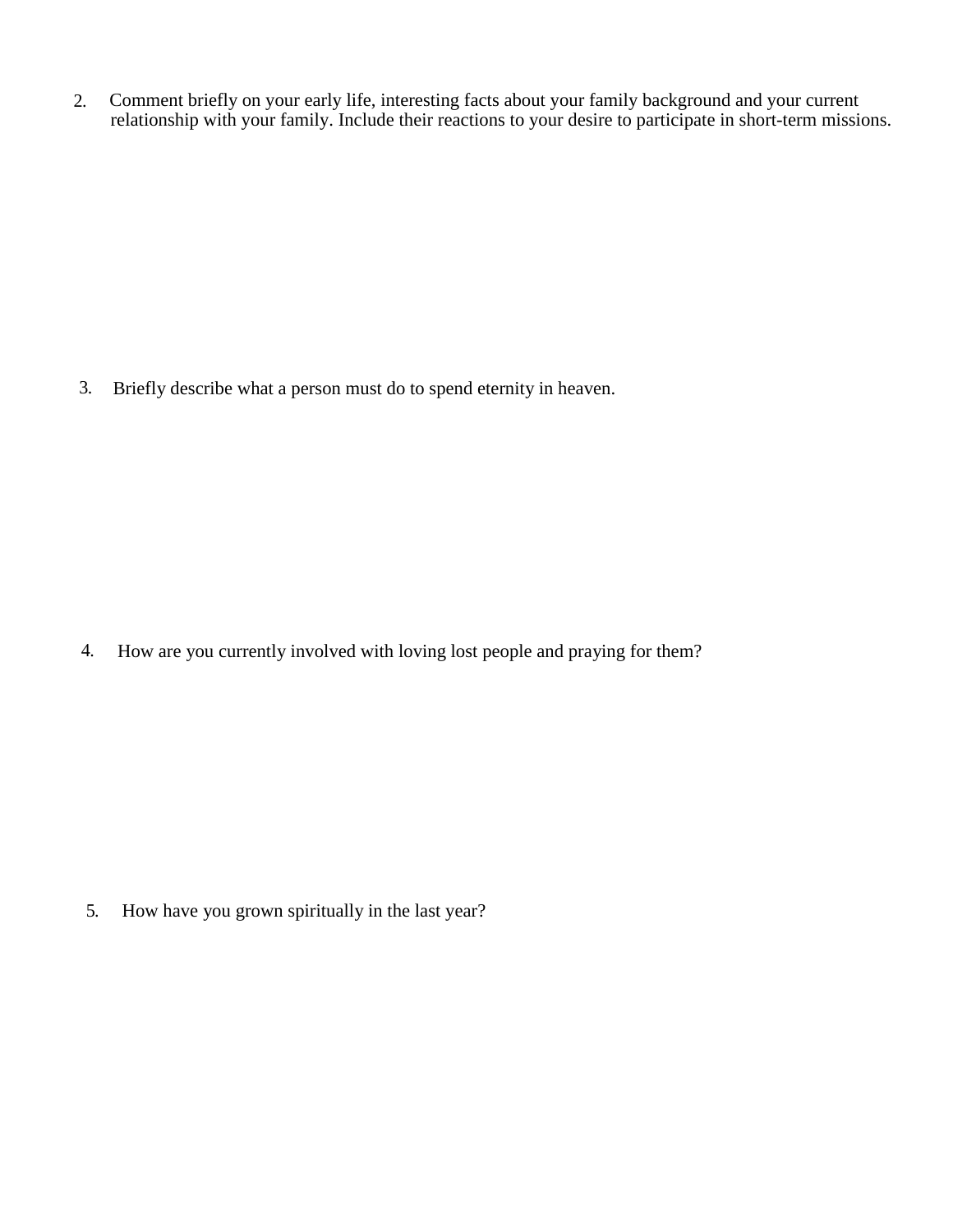

# **Personal Character Background**

We understand that the nature of the questions below is highly personal. Because you will be influencing others for or against Jesus Christ and serving the ministries of our career missionaries, it is our responsibility to take every precaution regarding areas that could in some way damage an effective ministry. We also want to be able to protect you while you are serving in these spiritually dark areas. All information will be held in strict confidence. Knowledge of past problems properly dealt with will not prevent acceptance; but discovery of dishonesty in any area may be grounds for immediate dismissal from the short-term program. Thank you for your transparency with us.

#### **During the last three years . . .**

| Yes<br>$\overline{\text{No}}$     | 1. Have you at any time used controlled substances (drugs)?                                                             |
|-----------------------------------|-------------------------------------------------------------------------------------------------------------------------|
| $\overline{\rm No}$<br>Yes        | 2. Have you been intoxicated from alcohol consumption?                                                                  |
| $ $ Yes $\Box$ No                 | 3. Do you need to use tobacco?                                                                                          |
| Yes   No                          | 4. Have you been in trouble with law enforcement officials or school authorities?                                       |
| Yes   No                          | 5. Have you been involved with an occult or a sect?                                                                     |
| Yes  No                           | 6. Have you fallen in areas of immorality?                                                                              |
| $ $ Yes $ $ No                    | 7. Have you had serious difficulties relating to your spouse, parents or other<br>family members?                       |
| $\Box$ Yes<br>$\overline{\rm No}$ | 8. Are there other personal struggles that we should know about that might affect<br>you under stress or lack of sleep? |
| es                                | 9. Have you been convicted of a criminal offence?                                                                       |
|                                   |                                                                                                                         |

If you answered yes to any of the above, or if there were occurrences *prior* to the last three years which you feel we should know about, please explain when each took place, how they were resolved, and what God taught you.

If responding to any of the above has highlighted unresolved areas, we encourage you to get started in an accountability relationship with a close friend in Christ, trusted pastor, or counselor.

> International Messengers Canada Society PO Box 11022 1945 McCallum Rd ● Abbotsford, BC V2S 0E4 604-855-4433 ● www.im-canada.ca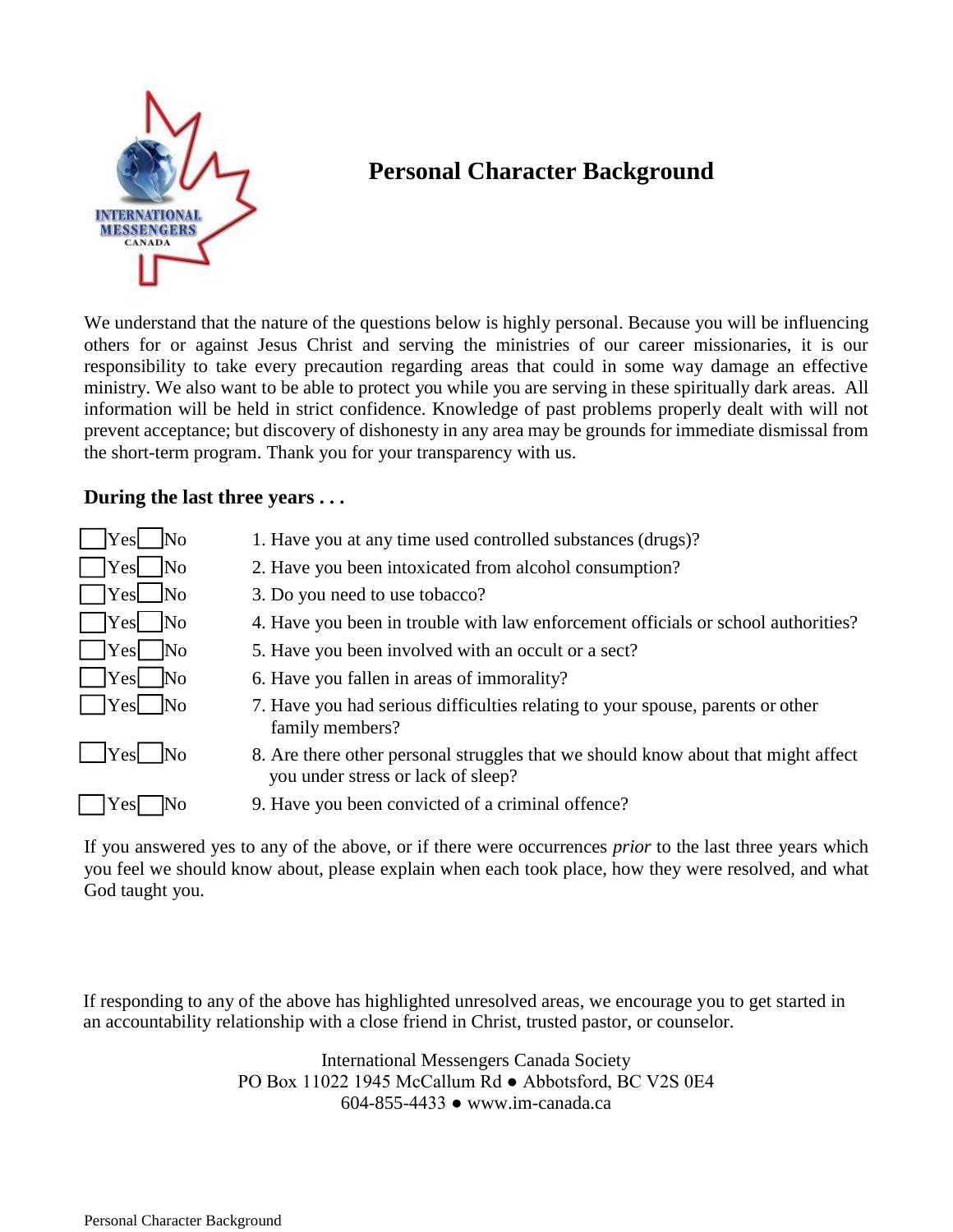

### **Criminal Records Check**

All short-term staff 18 years of age and over must obtain a Criminal Record Check. After we receive your complete application and both references, we will contact you with directions on how to obtain this check.

**PLEASE NOTE:** Having a criminal record is not a disqualification for short-term ministry with International Messengers. We acknowledge that the power of the Holy Spirit frees believers from the power of sin (Romans 8:2). Jesus said "There is forgiveness of sins for all who repent" (Luke 24:47). We believe "there is no condemnation for those who belong to Christ Jesus" (Romans 8:1). However, we would appreciate full disclosure of any criminal record in this application (see the Personal Character Background page). As a prudent step, we will discuss it with you and seek God's wisdom and direction in the final evaluation of the application.

There are **two options** for completing the Criminal Records Check. Please check the appropriate box to indicate which method you would prefer when the time arrives.

 **At your local police station** (based on your legal residence). It is recommended you call ahead to confirm their individual requirements. You will likely need to present 2 pieces of identification.

Since you are volunteering for a charity the Criminal Record Check may be free. If not, International Messengers will reimburse you for the cost.

http://vimeo.com/33922358 (first 70 seconds only apply to you). **On-line -** this can be accomplished very quickly, requiring 10 - 15 minutes to complete the online application. However, if you are not familiar and comfortable with signing up for online IDs and passwords you may find this option confusing. There is no charge for this option. We will send you an email with a link to begin your Criminal Records Check. See a description of the process at

A previously obtained Criminal Record Check is acceptable provided it was issued within 2 years from date of application.

I have a Criminal Record Check issued within 2 years from date of this application and am including a copy with this application.

I am an alumnus who has previously supplied International Messengers Canada with a Criminal RecordCheck issued within 2 years from date of this application.

Once we've received your complete application, including both references, we will send you further direction regarding obtaining a Criminal Record Check.

> International Messengers Canada Society PO Box 11022 1945 McCallum Rd. Abbotsford, BC V2S 0E4 604-855-4433 ● www.im-canada.ca

Criminal Records Check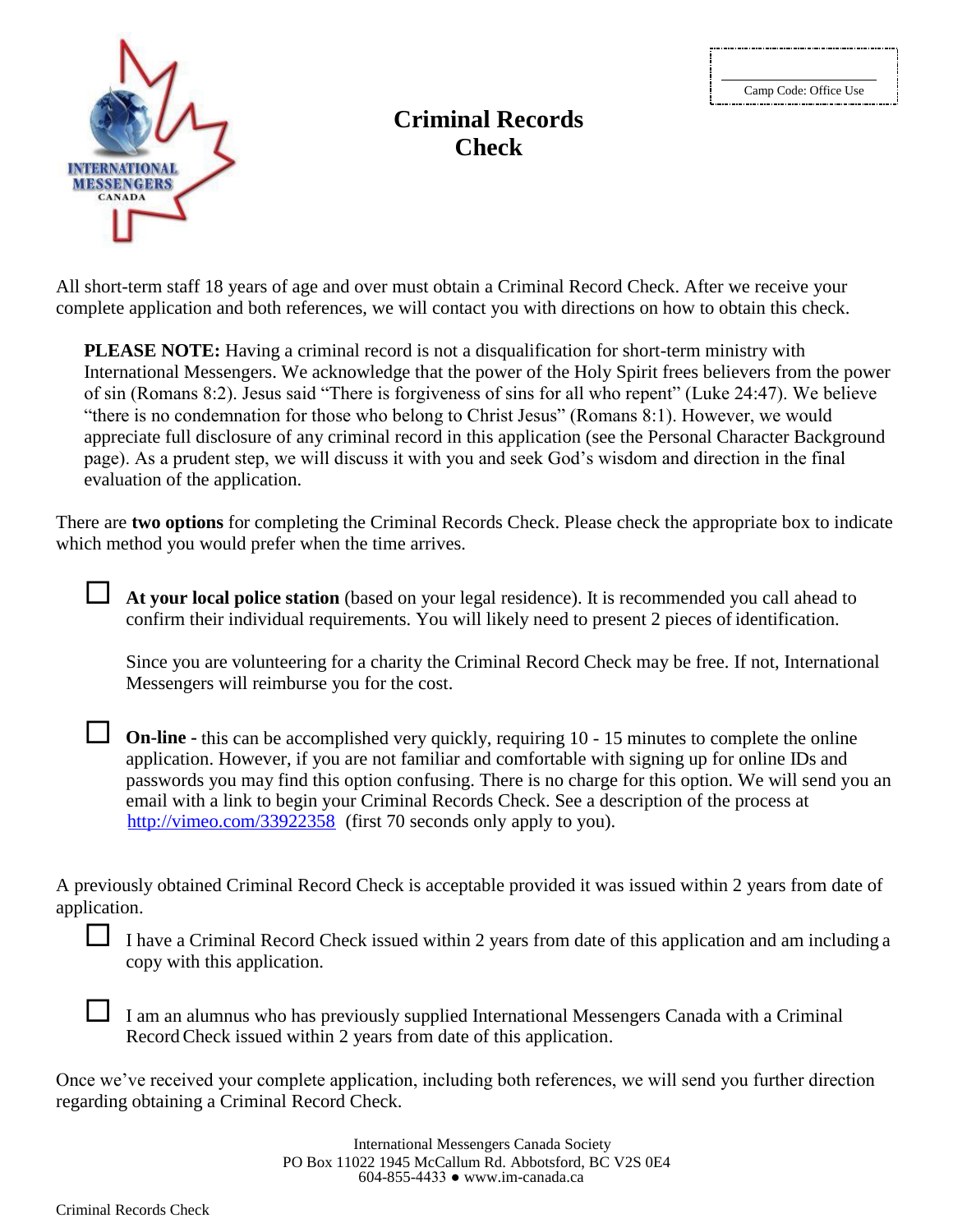

## **Statement of Faith and Mission Purpose**

*We ask that you agree with the following Statement of Faith and Mission Purpose. Please read it carefully and sign at the bottom.*

#### *STATEMENT OF FAITH*

- 1. **WE BELIEVE** the Scriptures, both Old and New Testaments, to be the inspired Word of God, without error in the original writing, the complete revelation of His will for the salvation of men and the Divine and final authority for Christian faith and life.
- 2. **WE BELIEVE** in One God, Creator of all things, infinitely perfect and eternally existing in three persons. Father, Son and Holy Spirit, having precisely the same nature and worthy of equal worship and obedience.
- 3. **WE BELIEVE** that Jesus Christ is true God and true man. Having been conceived of the Holy Spirit, and born of the virgin Mary, he lived a sinless life and died on the cross as a substitutional sacrifice for our sins. He arose bodily from the dead, and ascended into heaven, where He continues His High Priestly ministry at the right hand of the throne of God.
- 4. **WE BELIEVE** the ministry of the Holy Spirit is to glorify the Lord Jesus Christ, convict men, regenerate the believing sinner, indwell, guide, instruct and empower the believer for godly living and service.
- 5. **WE BELIEVE** that man was created in the image of God but fell into sin through Adam and is therefore totally depraved, and only through regeneration by the Holy Spirit can salvation and spiritual life be obtained.
- 6. **WE BELIEVE** that the shed blood of Jesus Christ and His resurrection provide the only ground for justification and salvation for all who believe, and only those who receive Jesus Christ are born of the Holy Spirit, and thus become children of God.
- 7. **WE BELIEVE** that water baptism and the Lord's Supper are ordinances to be observed by the Church during the present age. They are, however, not to be regarded as means of salvation.
- 8. **WE BELIEVE** that the true Church is composed of all who through personal faith in Jesus Christ have been regenerated by the Holy Spirit and are united together as the body of Christ of which He is the Head.
- 9. **WE BELIEVE** in the personal pre-millennial and imminent coming of our Lord Jesus Christ and that this "Blessed Hope" has a vital bearing on the personal life and service of the believer.
- 10. **WE BELIEVE** the destiny for the believer is to be present with the Lord and for the unbeliever is to be separated from the presence of the Lord in everlasting punishment.
- 11. **WE BELIEVE** the great evangelistic and missionary commission given by Jesus Christ to the disciples and to the continuing church is that of making Christ known throughout the world by word and example and bringing to maturity those who believe in Him through instruction from the Word.

#### *STATEMENT OF MISSION PURPOSE*

International Messengers exists to glorify God through making disciples of Jesus Christ and incorporating them into congregations with the same purpose.

*I have read the above STATEMENT OF FAITH AND MISSION PURPOSE and am in agreement with both.*

Signed:

Date:

International Messengers Canada Society PO Box 11022 1945 McCallum Rd ● Abbotsford, BC V2S 0E4 604-855-4433 ● www.im-canada.ca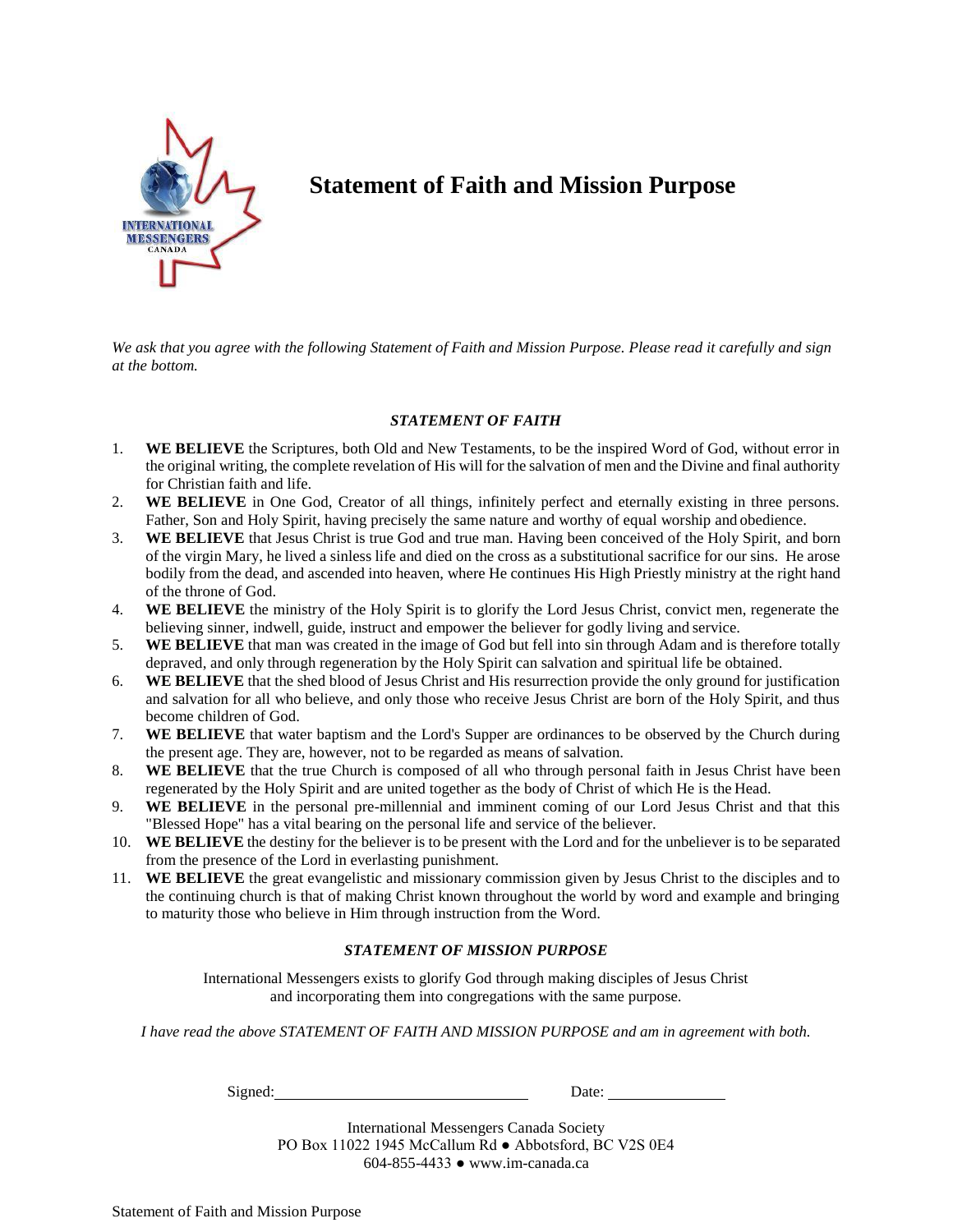

### *SPIRITUAL GIFTS POLICY*

#### **TONGUES**

How we pray in private is our own individual concern. However, when any public exercise is contemplated, the gift of tongues must be governed by the Biblical limitations. Those serving with IMCS should not advocate the gift of tongues as a second blessing that signals a higher level of sanctification than others who do not possess the gift, nor should they teach that speaking in tongues is a sign of true salvation. Furthermore, a heightened level of deference and willingness to consider others is vital within IMCS's diverse community. We ask that every effort be taken to maintain unity.

#### **PROPHECY**

While we may differ on the nature of the gift of prophecy in the New Testament, we are all agreed on the working of God's Spirit to lead us forward and bring us to a common mind. We, therefore, ask short-term participants and career staff members to refrain from phraseology that claims direct revelation and to substitute such wording as, "I believe that what God is saying to us in this situation is. . ." We may differ in our convictions about the nature of our utterance, but by using inoffensive wording, we can remain true to our convictions and maintain our fellowship. Prophecy should be carefully weighed according to what is said by the Scriptures (I Corinthians 14:29).

#### **WORD OF WISDOM/WORD OF KNOWLEDGE**

Corresponding expressions for "word of wisdom"/"word of knowledge" have been present for many years within evangelicalism. Participants and staff members are expected to respect each other's views and not to speak in a way that claims direct revelation on a level with Scripture, whatever the person's own feelings about their utterance (Rev. 22:18-19).

#### **TEACHING ON SPIRITUAL GIFTS**

In the interest of unity, we ask our staff members and participants, when teaching about spiritual gifts, not to teach their particular understanding of this topic as the only admissible view, thus offending fellow workers.

#### **AGREEMENT WITH POLICY**

*As this statement of policy is integral to the unity of the mission, I hereby agree to abide by the practices of this policy during the time I am serving with International Messengers Canada.*

Signed: Date: Date: Date: Date: Date: Date: Date: Date: Date: Date: Date: Date: Date: Date: Date: Date: Date: Date: Date: Date: Date: Date: Date: Date: Date: Date: Date: Date: Date: Date: Date: Date: Date: Date: Date: Date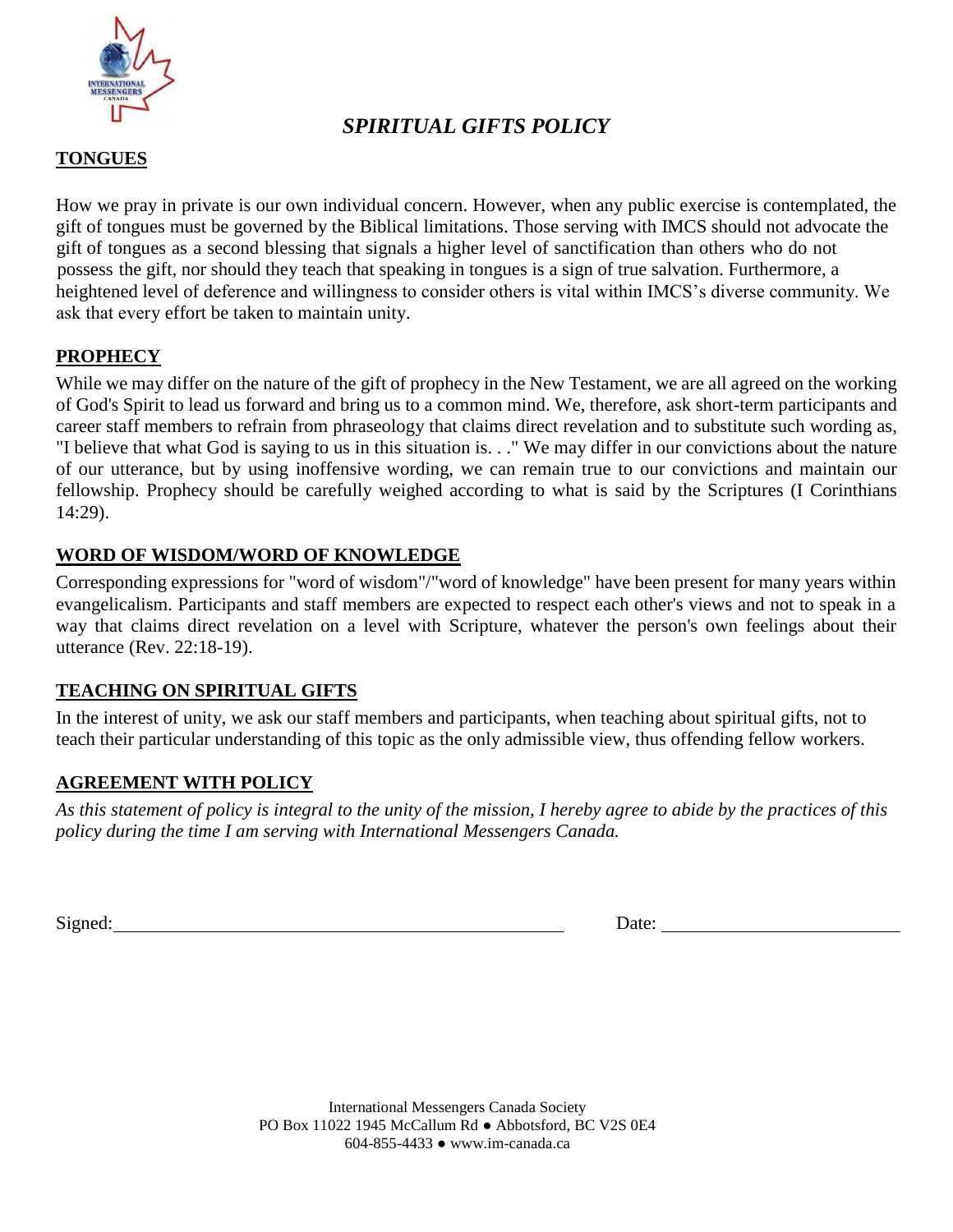|                                          | <b>Health Insurance/Emergency</b><br><b>Contact Information</b>                                                                                                                                                                |             | Camp Code: Office Use |
|------------------------------------------|--------------------------------------------------------------------------------------------------------------------------------------------------------------------------------------------------------------------------------|-------------|-----------------------|
| <b>NAME</b>                              |                                                                                                                                                                                                                                | <b>DATE</b> |                       |
|                                          |                                                                                                                                                                                                                                |             |                       |
|                                          | HEALTH INSURANCE NUMBER: University of the state of the state of the state of the state of the state of the state of the state of the state of the state of the state of the state of the state of the state of the state of t |             |                       |
|                                          | <b>THE TEAL THE TEAL THE SET OF STATE IN SURANCE.</b>                                                                                                                                                                          |             |                       |
|                                          | I have had all the recommended childhood vaccinations Yes No                                                                                                                                                                   |             |                       |
| None<br>Allergies or medical conditions. |                                                                                                                                                                                                                                |             |                       |
| None                                     | Medications being taken or have been taken in the past month.                                                                                                                                                                  |             |                       |
| None<br>Food restrictions.               |                                                                                                                                                                                                                                |             |                       |
| Comments:                                |                                                                                                                                                                                                                                |             |                       |

# **IN CASE OF EMERGENCY, NOTIFY:**

| Name: Name: |                                                                      |  |
|-------------|----------------------------------------------------------------------|--|
|             |                                                                      |  |
|             | City: City: City:                                                    |  |
|             | Province, Postal Code: Province, Postal Code: Province, Postal Code: |  |
|             | Home Phone: Home Phone: Home Phone:                                  |  |
|             | Cell Phone: Cell Phone: Cell Phone:                                  |  |
|             | Work Phone: Work Phone: Work Phone:                                  |  |
|             |                                                                      |  |
|             |                                                                      |  |

(The information on this form will be shared with IM Staff and Team Leaders)

International Messengers Canada Society PO Box 11022 1945 McCallum Rd ● Abbotsford, BC V2S 0E4 604-855-4433 ● www.im-canada.ca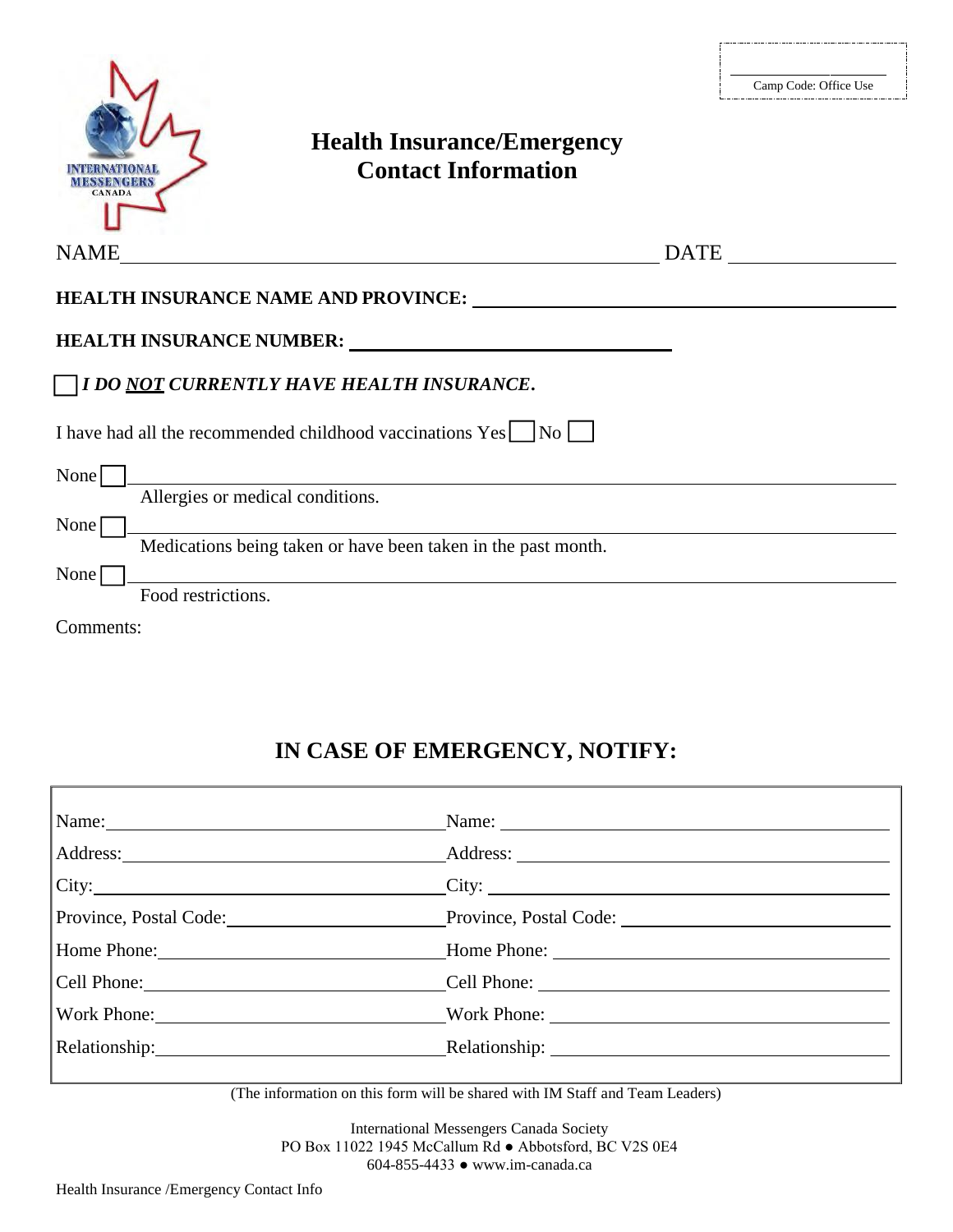Camp Code: Office Use



# **Liability Release**

- 1. In consideration for being accepted and allowed to participate in this conference/project and activities associated with its program and location, I personally assume responsibility for my actions, and release International Messengers Canada Society (hereafter IMCS), its Trustees, employees and agents from loss, injury or damage to myself or my property; provided that nothing contained herein shall excuse IMCS, its Trustees, employees or agents from responsibility to act with reasonable care for the safety of myself or my property.
- 2. I give permission to IMCS to share my application information with IM staff and team leaders.
- 3. I give permission to IMCS to be photographed, recorded, and/or videotaped and to allow this material to be used for publicity.
- 4. I give permission to IMCS to obtain medical assistance in the event of an emergency. This permission will include the administration of medicines, surgical treatment, X-ray examination or hospitalization as might be ordered by a licensed medical doctor. I release and discharge IMCS, its Trustees, employees, and agents from any liability for any first aid rendered or treatment performed pursuant to this consent.
- 5. I understand that participation in this conference/project may involve the risk of hostage taking or extortion. I release and discharge IMCS, its Trustees, employees, and agents from any and all liability should I be taken hostage. I further release and discharge IM, its Trustees, employees and agents from any and all liability for failure or refusal to comply with any demand or demands, including the payment of ransom or other extortion, issued through the use of hostage taking or extortion.
- 6. If I am under the age of majority in my Province/Territory (if you are, please check here  $\cdot$ ), I state that I am a mature minor (of college age and living away from parent/guardian) and have the capacity to consent to the terms of this release.

\*For persons under the age of majority in their Province/Territory, and not living away from parent/guardian:

I, the undersigned parent or legal guardian of the above person, consent to the below named person's participation in this activity and agree to the terms of this release.

**Signature of Parent or Guardian Print Name of Parent or Guardian Date** 

7. Should any dispute or controversy arise, I agree to seek resolution according to the Rules of Procedure of the Institute for Christian Conciliation. I certify that I am competent to sign this release, and have done so voluntarily.

**Signature of participant Print name of participant Date**

International Messengers Canada Society PO Box 11022 1945 McCallum Rd ● Abbotsford, BC V2S 0E4 604-855-4433 ● www.im-canada.ca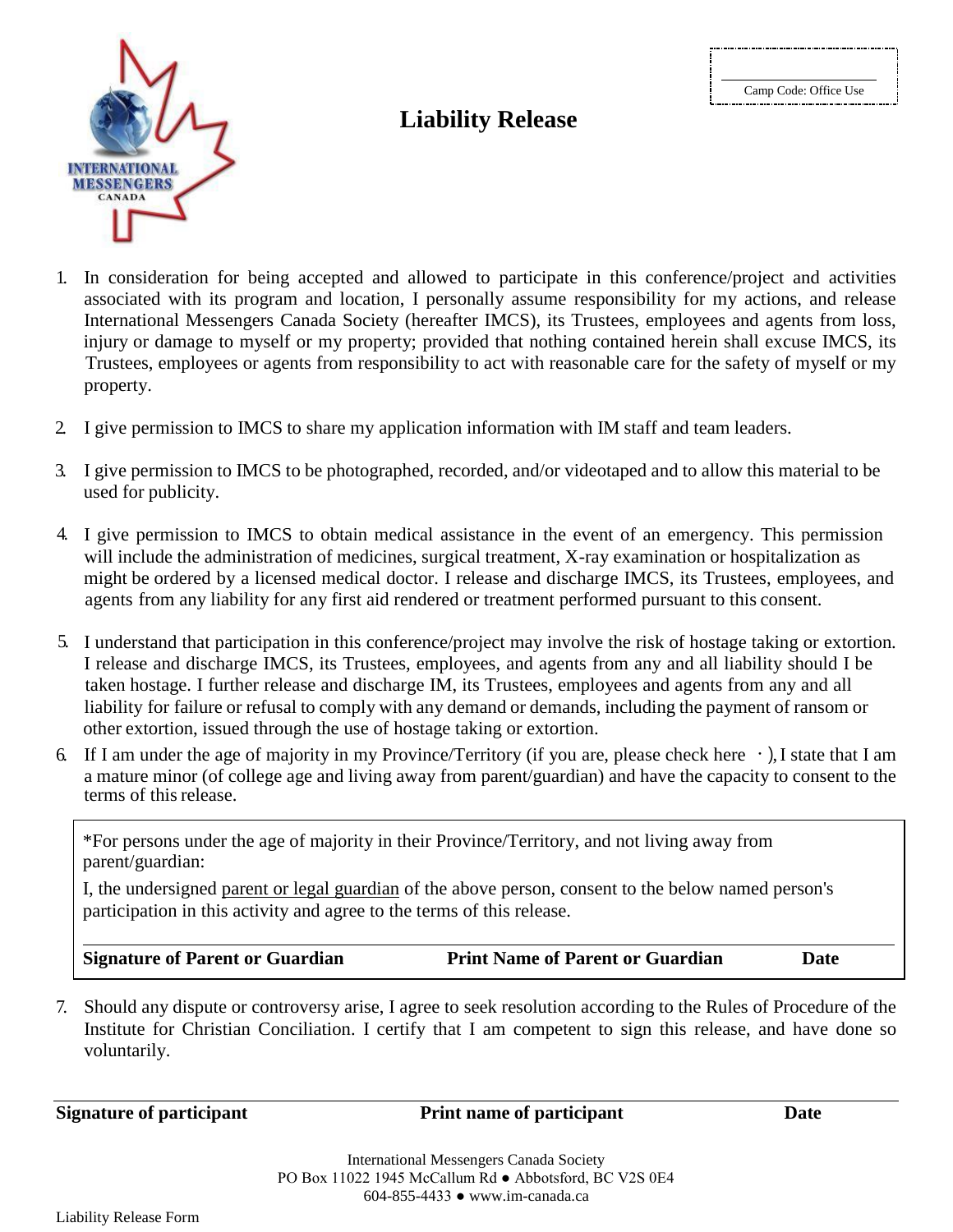

# **Spouse's Affirmation**

I have prayerfully considered participating on an evangelistic team with International Messengers Canada Society and have sensed God's call for me to apply. I have discussed my participation plans with my spouse, realizing that his/her affirmation is an essential condition as to whether or not God is actually calling me to go.

Team Member's Signature: University of the Second Second Second Second Second Second Second Second Second Second Second Second Second Second Second Second Second Second Second Second Second Second Second Second Second Seco

Date:

I have joined my spouse in prayer that we together would know God's will for him/her to join an evangelistic team with International Messengers Canada Society. As part of the application process, I affirm God's call and am fully supportive of my spouse's application to be a team member.

Spouse's Signature:

Date:

• This form is not mandatory for couples applying together.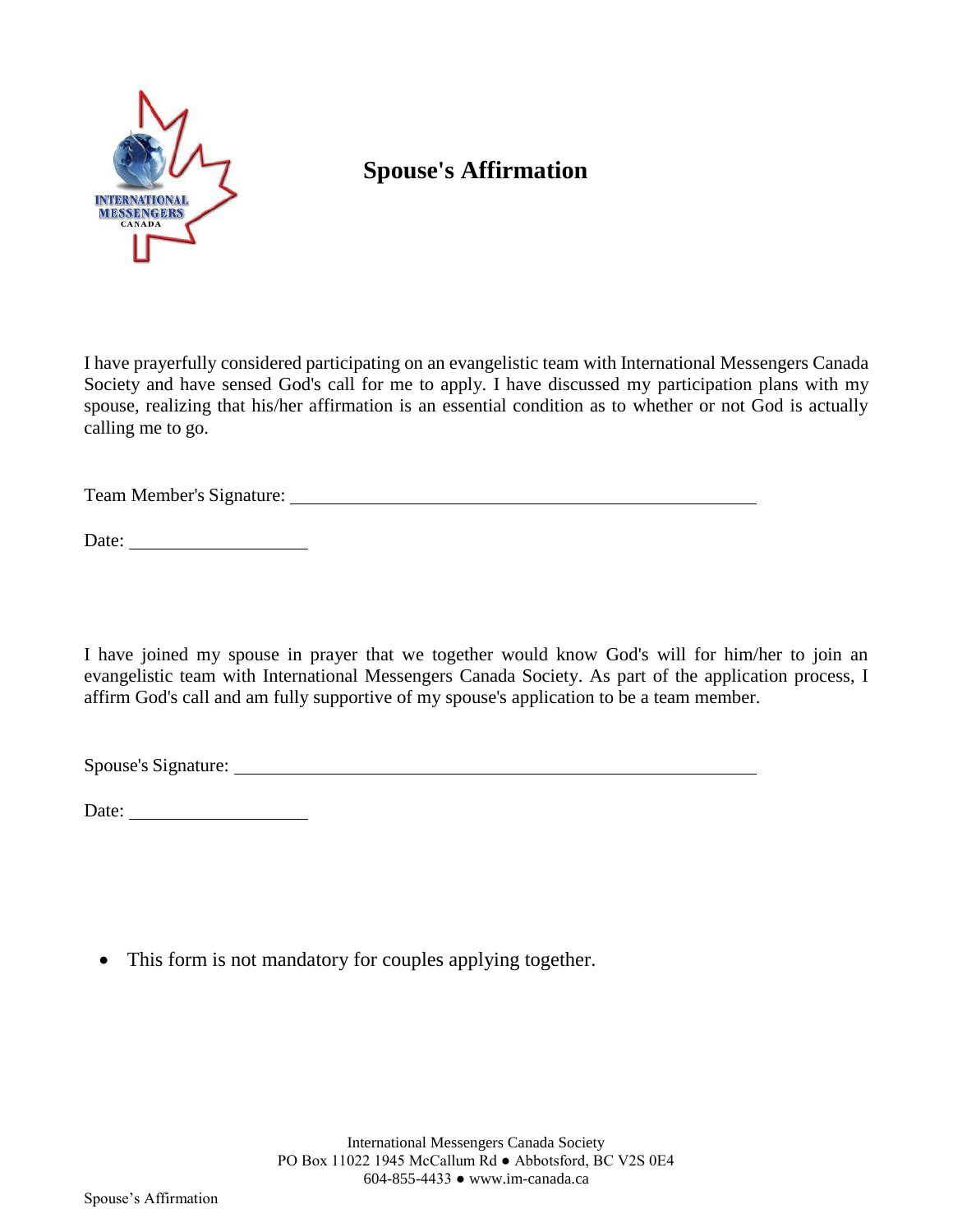# **TRAVEL PREFERENCE FORM**

*If you are arranging your own travel* please fill out **Part 1** of this form *completely*. We recommend our travel agency, Raptim, for your travel arrangements (Attn: Jenn Kirkland; [wepartner.na@raptim.org](mailto:wepartner.na@raptim.org)) and offer assistance upon request.

*If you want International Messengers Canada to arrange all or part of your travel* please complete both **Parts 1 and 2** *completely*.

*NOTE: \$1000 per person is requested in the IM office prior to purchasing your airline ticket.*

**INTERNATIONAL MESSENGERS CANADA** 

## **PART 1**

Check box if:



I will be arranging and purchasing tickets on my own. **Before purchasing tickets**, please contact IM [\(office@im-canada.ca\)](mailto:office@im-canada.ca) with your travel plans.



I may want to travel before or after the camp on my own. **(Please comment below, include dates and cities. Please be specific.)**

I request IM to purchase additional emergency medical insurance for my personal travel. (see note below for more information.

**Emergency Medical Insurance:** International Messengers Canada secures **emergency medical insurance** for your *IM trip dates*. The cost is included in your ministry cost and the paperwork for this insurance will be taken care of by office staff. The insurance we purchase covers a \$25,000 maximum of emergency costs for those aged 0-79 and \$10,000 for those aged 80 and above. If you already have insurance coverage for outside of the US, the IMCS coverage will be secondary. We *do not* secure insurance for any additional personal travel you may do, either ahead of or after your IMCS trip dates. If you are interested in obtaining an insurance quote for your personal travel, please contact the IM Canada Office.

#### **(**[www.travel.gc.ca/register](http://www.travel.gc.ca/register)**).** This service is provided so that they can contact and assist you in an emergency in **TRAVEL REGISTRATION** *(Important):* **If you are traveling to Egypt, Jordan, Syria, Lebanon or Uganda, IMCS requests that you register your trip online with the Canadian Government**

a foreign country, such as a natural disaster or civil unrest, or inform you of a family emergency at home.

# **PART 2**

|                                                                   | Airline: |
|-------------------------------------------------------------------|----------|
| Airline food restrictions (ie: gluten or dairy free, vegan, etc): |          |

Additional comments (specify dates and cities for additional travel):

**Questions? Please contact Gene at 604-855-4433 or [gene@im-canada.ca](mailto:gene@im-canada.ca)**

International Messengers Canada Society PO Box 11022 1945 McCallum Rd ● Abbotsford, BC V2S 0E4 604-855-4433 ● www.im-canada.ca